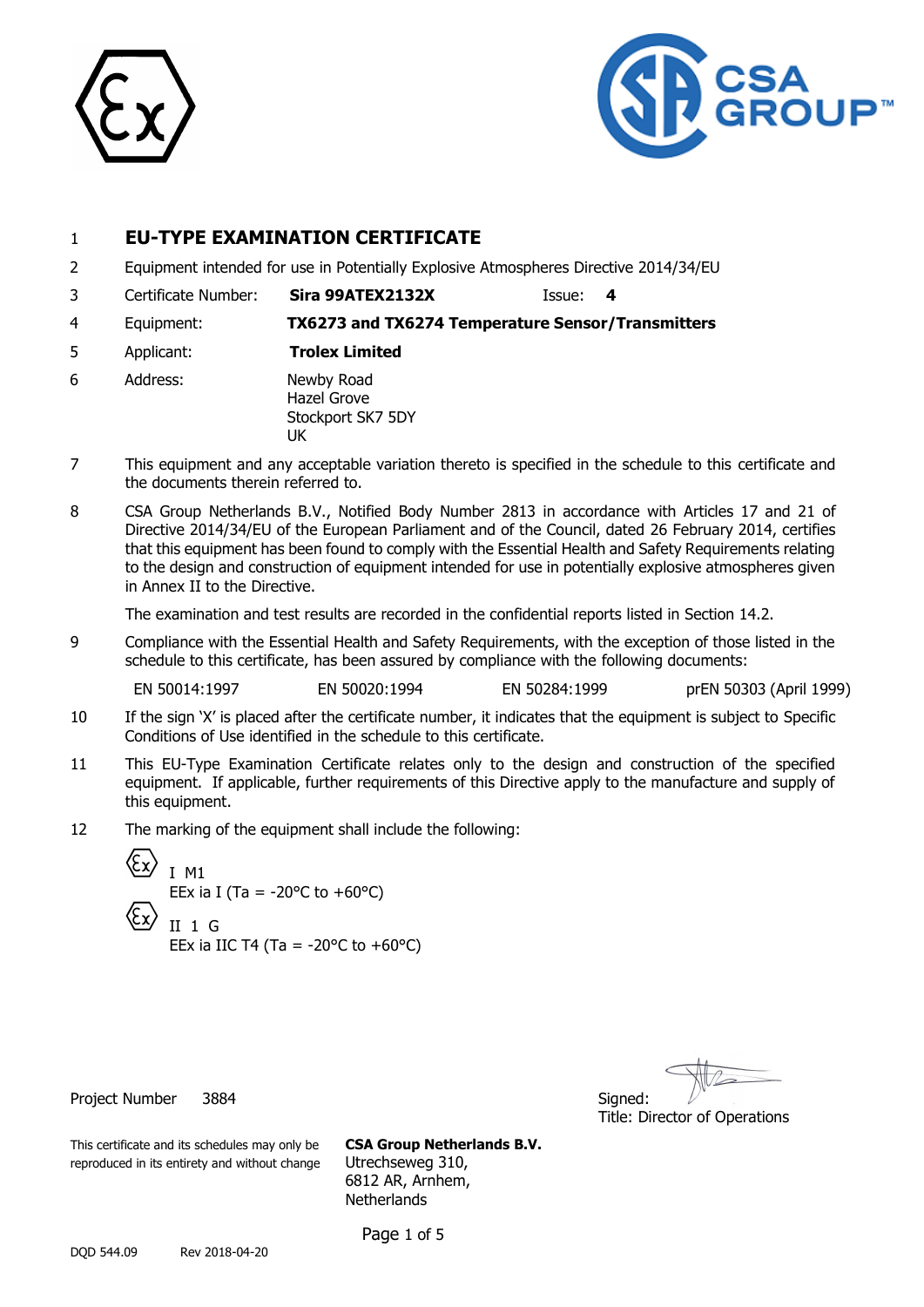



#### **EU-TYPE EXAMINATION CERTIFICATE Sira 99ATEX2132X**

**Issue 4**

#### 13 **DESCRIPTION OF EQUIPMENT**

The TX627x Temperature Sensor/Transmitters take a signal from a temperature sensor; this signal is conditioned and an analogue signal is then transmitted to other monitoring equipment. There are two type designations covered: the TX6273 and the TX6274, differing in the location of the sensing element.

The equipment comprises one of two output boards connected to an optional display board. The following versions are covered:

Group I, 0.4 to 2V Group I, 5 to 15 Hz Group I, 4 to 20 mA, 3/4-wire Group I, 4 to 20 mA, 2-wire Group II, 4 to 20 mA, 2-wire

The assembly is housed in a polycarbonate enclosure with a polycarbonate window glued into a recess. The enclosure may or may not be steel filled; if not, the marking bears a static warning label.

The TX627x has the following safety descriptions:

| Group I, 0.4 to 2 V |  |  |  |  |  |
|---------------------|--|--|--|--|--|
|---------------------|--|--|--|--|--|

| Value | Terminals 1 to 4 (supply/signal) |
|-------|----------------------------------|
| Ui    | 16.5V                            |
| Pi    | Not Specified                    |
| Ωi    | $122$ nF                         |
|       | пH                               |

#### **Group I, 5 to 15 Hz**

| Value | Terminals 3 & 4 (supply) | Terminals 1 & 2 (signal) |
|-------|--------------------------|--------------------------|
|       | 16.5V                    | 16.5 V                   |
| Pi    | Not Specified            | 2.5 W                    |
|       |                          |                          |
|       | μH<br>9                  | μH<br>9                  |

#### **Group I, 4 to 20 mA, 3/4 wire**

| Value | Terminals 1 to 4 (supply/signal) |
|-------|----------------------------------|
| Ji    | 16.5V                            |
| Pi    | Not Specified                    |
|       | $122$ nF                         |
|       | μH                               |

This certificate and its schedules may only be reproduced in its entirety and without change

CSA Group Netherlands B.V. Utrechseweg 310, 6812 AR, Arnhem Netherlands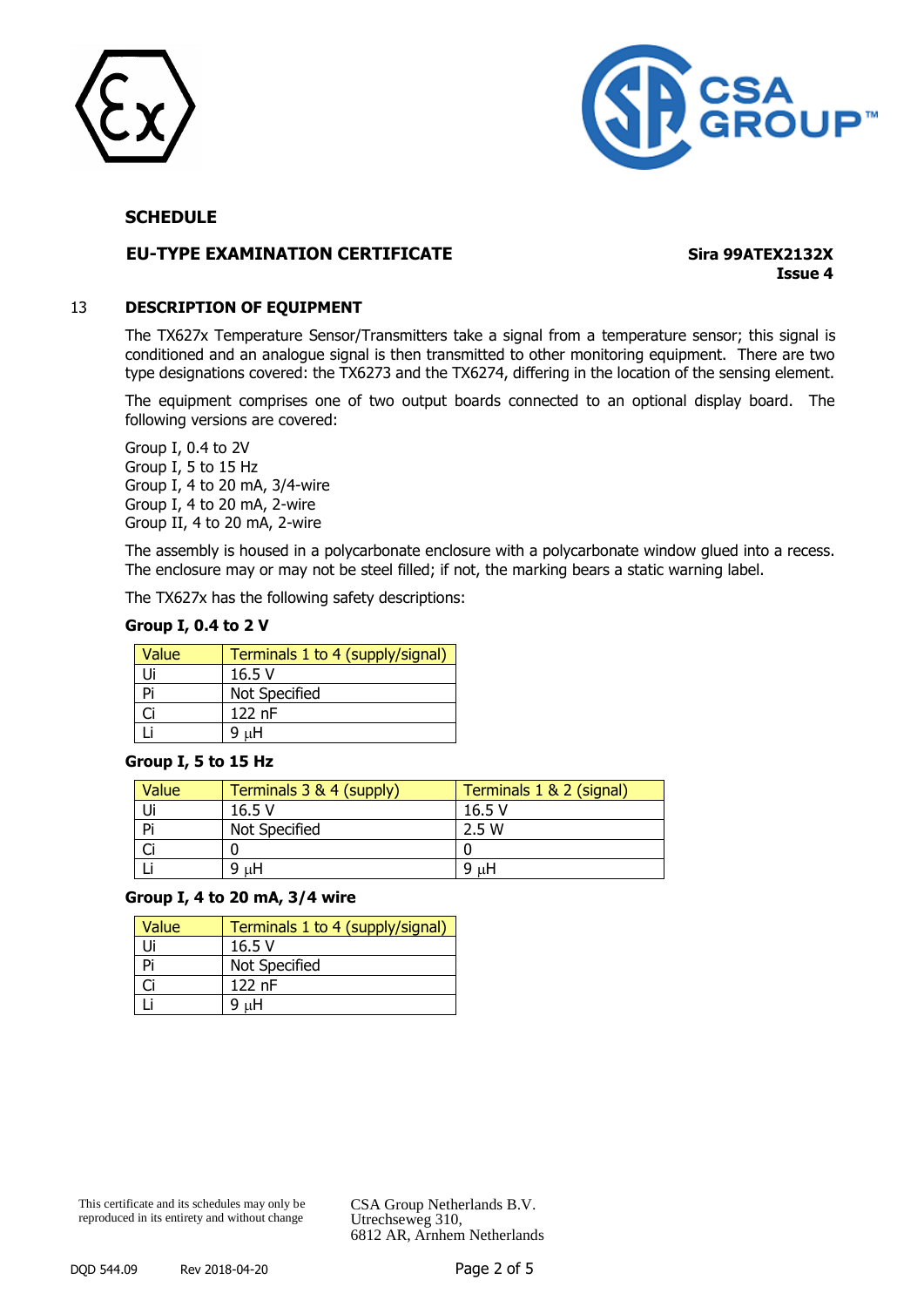



#### **EU-TYPE EXAMINATION CERTIFICATE Sira 99ATEX2132X**

## **Issue 4**

#### **Group I, 4 to 20 mA, 2 wire**

| Value          | Terminals 1 & 4 | Terminals 2 & 3 |
|----------------|-----------------|-----------------|
| Ui             | 16.5 V          | 1.5V            |
| Ii             | Not Specified   | 100 mA          |
| Pi             | Not Specified   | 25 mW           |
| Ci             | 0               | 0               |
| Li             | $9 \mu H$       | $9 \mu H$       |
| Uo             | N/A             | 16.5 V          |
| Io             | N/A             | 17 mA           |
| $\overline{C}$ | N/A             | $11 \mu F$      |
| Lo             | N/A             | 1614 mH         |

#### **Group II, 4 to 20 mA, 2 wire**

| Value                   | Terminals 1 & 4 | Terminals 2 & 3 |
|-------------------------|-----------------|-----------------|
| Ui                      | 28 V            | 1.5V            |
| Ii                      | 120 mA          | 100 mA          |
| Pi                      | 0.84 W          | 25 mW           |
| Ci                      | 38 nF           |                 |
| Li                      | $9 \mu H$       | $9 \mu H$       |
| $\overline{\mathsf{U}}$ | N/A             | 28 V            |
| Io                      | N/A             | 28 mA           |
| $\overline{C}$          | N/A             | 45 nF           |
| Lo                      | N/A             | 45 mH           |

**Variation 1** - This variation introduced the following changes:

i. The use diodes D2 to D5 on the display board that have a higher forward voltage of 0.7 V.

**Variation 2** - This variation introduced the following changes:

- i. A modification to the output board circuit to change some of the components.
- ii. The use of pad-printing as an alternative method of marking of the certification details onto the label.
- iii. The terminal capacitance to be defined separately at the supply and signal terminals for all Group I builds based on output board P5486.06.
- iv. The replacement of the quoted  $L_i$  with a value for  $L_i/R_i$  for all Group I builds.
- v. A change in the safety description to the following:

|           | Group I                  |                          | Group I                  |                          | Group I   |                          |
|-----------|--------------------------|--------------------------|--------------------------|--------------------------|-----------|--------------------------|
|           | $4-20$ mA                |                          | $0.4 - 2V$               |                          | $5-15$ Hz |                          |
|           | $T1-T2$                  | $T3-T4$                  | $T1-T2$                  | $T3-T4$                  | $T1-T2$   | $T3-T4$                  |
|           | (signal)                 | (supply)                 | (signal)                 | (supply)                 | (signal)  | (supply)                 |
| Ui        | 16.5 V                   | 16.5 V                   | 16.5 V                   | 16.5 V                   | 16.5 V    | 16.5 V                   |
| Pi        |                          |                          |                          |                          | 2.5W      | $\overline{\phantom{0}}$ |
| <b>Ci</b> | $9.8 \mu F$              |                          | $1.2$ nF                 |                          | 0         |                          |
| Li/Ri     | $<$ 20 $\mu$ H/ $\Omega$ | $<$ 20 $\mu$ H/ $\Omega$ | $<$ 20 $\mu$ H/ $\Omega$ | $<$ 20 $\mu$ H/ $\Omega$ | 0         | $<$ 20 $\mu$ H/ $\Omega$ |

Note that the supplies to terminals 1 & 2 and terminals 3 & 4 must be separate intrinsically safe circuits. The safety description for Group II versions is unchanged.

This certificate and its schedules may only be reproduced in its entirety and without change

CSA Group Netherlands B.V. Utrechseweg 310, 6812 AR, Arnhem Netherlands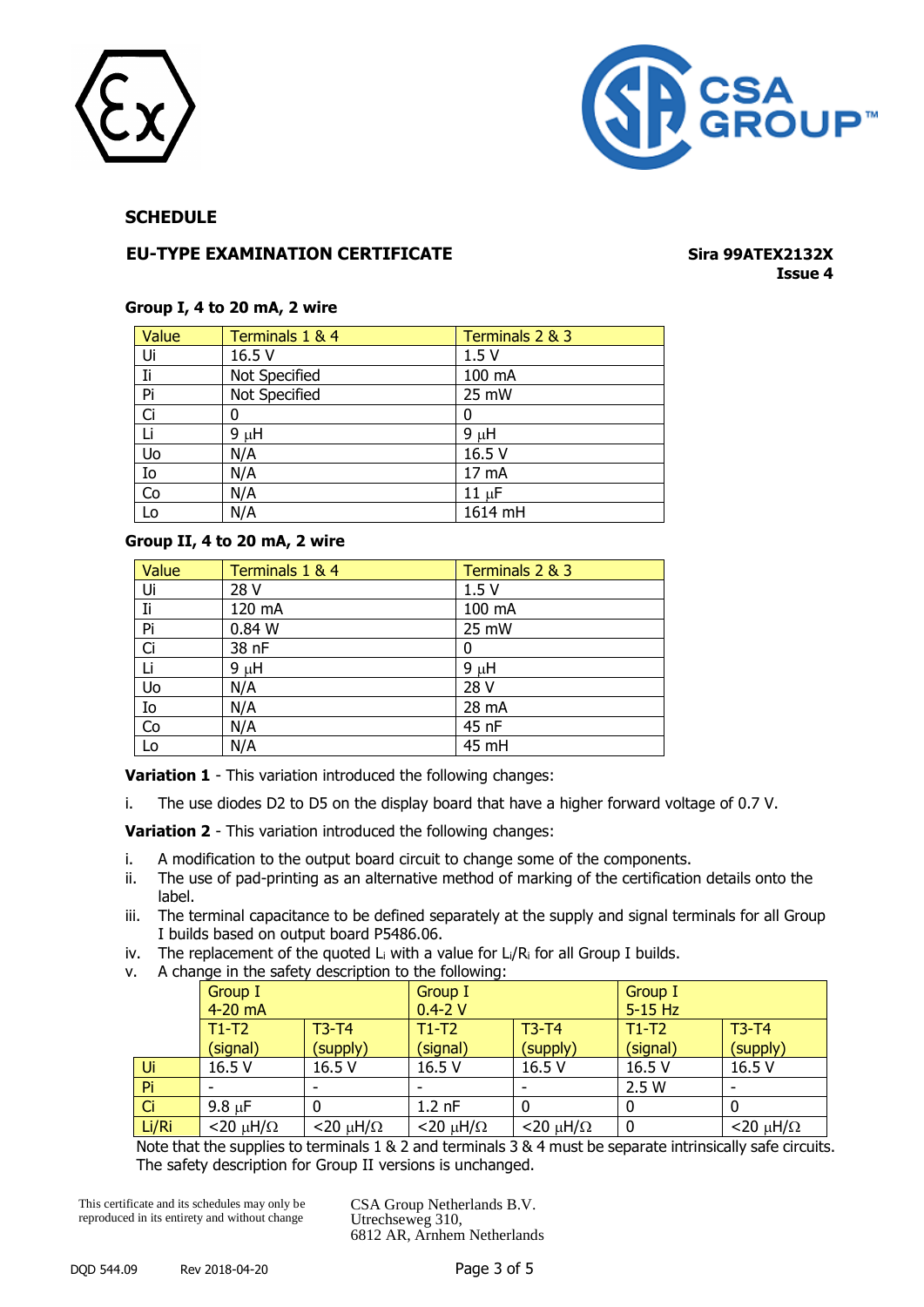



#### **EU-TYPE EXAMINATION CERTIFICATE Sira 99ATEX2132X**

# **Issue 4**

|       | Group I, 4 to 20 mA, 2 wire |                          |
|-------|-----------------------------|--------------------------|
|       | Terminals 1 & 4 (supply)    | Terminals 2 & 3 (test)   |
| Ui    | 16.5 V                      | 1.5V                     |
| Ti.   |                             | 100 mA                   |
| Pi    |                             | 25 mW                    |
| Ci    | 0                           | 0                        |
| Li/Ri | $<$ 20 $\mu$ H/ $\Omega$    | $<$ 20 $\mu$ H/ $\Omega$ |
| Uo    | N/A                         | 16.5 V                   |
| Io    | N/A                         | 17 mA                    |
| Co    | N/A                         | $11 \mu F$               |
| Lo    | N/A                         | 1614 mH                  |

vi. The introduction of an additional Condition for Safe Use.

**Variation 3** - This variation introduced the following changes:

i. The use of 'Faradex' stainless steel filled nylon 6 as an alternative anti-static enclosure material.

#### 14 **DESCRIPTIVE DOCUMENTS**

#### 14.1 **Drawings**

Refer to Certificate Annexe.

#### 14.2 **Associated Sira Reports and Certificate History**

| Issue    | Date              | Report no. | Comment                                                                                                                                                                                                                                                                                                                                                                                                                                                                                                                                                                                                                                                                                                                                                                                                                                                                                                                                                                                                                                                                 |
|----------|-------------------|------------|-------------------------------------------------------------------------------------------------------------------------------------------------------------------------------------------------------------------------------------------------------------------------------------------------------------------------------------------------------------------------------------------------------------------------------------------------------------------------------------------------------------------------------------------------------------------------------------------------------------------------------------------------------------------------------------------------------------------------------------------------------------------------------------------------------------------------------------------------------------------------------------------------------------------------------------------------------------------------------------------------------------------------------------------------------------------------|
| $\Omega$ | 26 October 1999   | R52X5937A  | The release of the prime certificate. This document was<br>subsequently re-issued on 15 November 1999 to replace<br>Report No R52A5937A by Report No R52A5937B.                                                                                                                                                                                                                                                                                                                                                                                                                                                                                                                                                                                                                                                                                                                                                                                                                                                                                                         |
|          | 07 January 2000   | 52V6583    | The introduction of Variation 1.                                                                                                                                                                                                                                                                                                                                                                                                                                                                                                                                                                                                                                                                                                                                                                                                                                                                                                                                                                                                                                        |
| 2        | 29 June 2000      | R52A6855A  | The introduction of Variation 2.                                                                                                                                                                                                                                                                                                                                                                                                                                                                                                                                                                                                                                                                                                                                                                                                                                                                                                                                                                                                                                        |
| 3        | 24 March 2003     | R52A9400A  | The introduction of Variation 3.                                                                                                                                                                                                                                                                                                                                                                                                                                                                                                                                                                                                                                                                                                                                                                                                                                                                                                                                                                                                                                        |
| 4        | 31st October 2019 | 3884       | This Issue covers the following changes:<br>All previously issued certification was rationalised<br>into a single certificate, Issue 4, Issues 0 to 3<br>referenced above are only intended to reflect the<br>history of the previous certification and have not<br>been issued as documents in this format.<br>EC Type-Examination Certificate in accordance with<br>$\bullet$<br>94/9/EC updated to EU Type-Examination Certificate<br>in accordance with Directive 2014/34/EU. (In<br>accordance with Article 41 of Directive 2014/34/EU, EC Type-<br>Examination Certificates referring to 94/9/EC that were in<br>existence prior to the date of application of 2014/34/EU (20 April<br>2016) may be referenced as if they were issued in accordance<br>with Directive 2014/34/EU. Variations to such EC Type-<br>Examination Certificates may continue to bear the original<br>certificate number issued prior to 20 April 2016.)<br>The transfer of certificate Sira 99ATEX2132X from<br>$\bullet$<br>Sira Certification Service to CSA Group Netherlands<br>B.V |

This certificate and its schedules may only be reproduced in its entirety and without change

CSA Group Netherlands B.V. Utrechseweg 310, 6812 AR, Arnhem Netherlands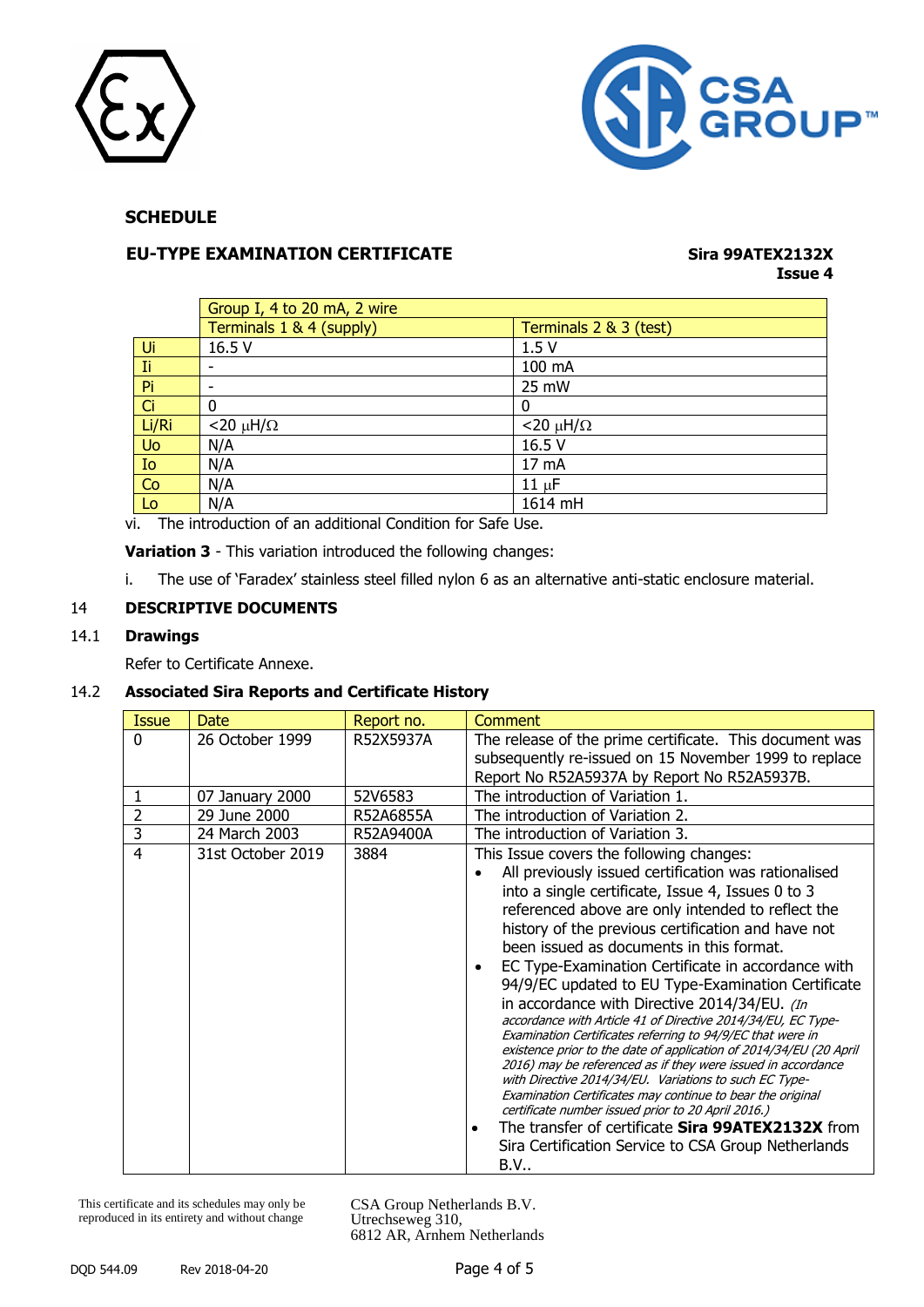



#### **EU-TYPE EXAMINATION CERTIFICATE Sira 99ATEX2132X**

**Issue 4**

#### **SPECIFIC CONDITIONS OF USE** (denoted by X after the certificate number)

- 15.1 The TX627x Temperature Sensor/Transmitters shall not be installed where the external conditions could cause a build up of electrostatic charges on their non-conducting surfaces. Additionally, the equipment shall only be cleaned with a damp cloth.
- 15.2 The modifications to this equipment that are included in variation 2 of this certification have affected the safety parameters of the Group I builds of the TX627X Temperature Sensor/Transmitter and therefore the user shall confirm the compatibility of this equipment before it is installed in a certified intrinsically safe system.

#### 16 **ESSENTIAL HEALTH AND SAFETY REQUIREMENTS OF ANNEX II** (EHSRs)

The relevant EHSRs that are not addressed by the standards listed in this certificate have been identified and individually assessed in the reports listed in Section 14.2.